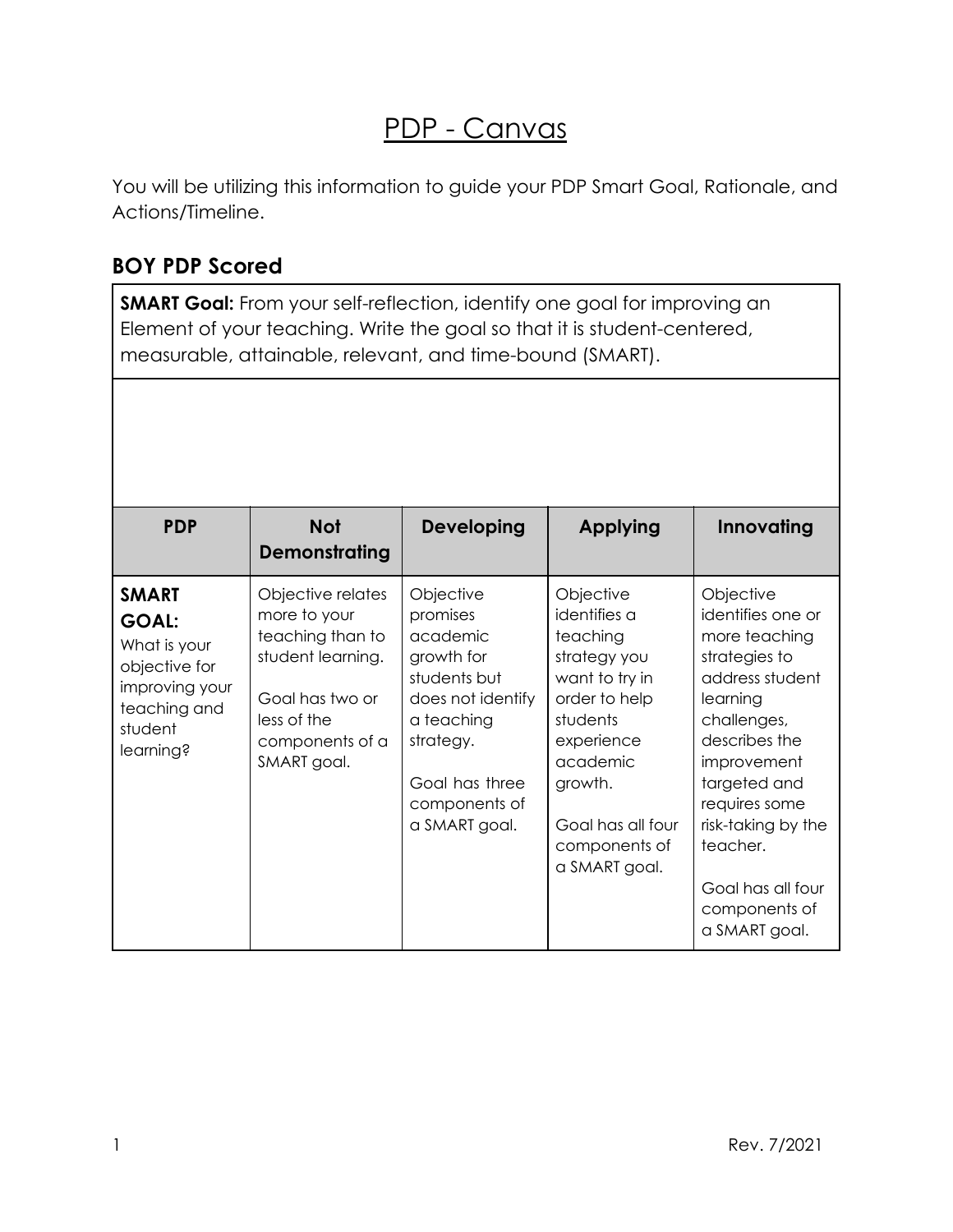**Rationale:** Explain the new **skill, knowledge,** or **ability** you will need in order to meet this goal. Be sure to include evidence such as data, experience, etc. from your Self-Reflection.

| <b>PDP</b>                                                                                                                              | <b>Not</b><br>Demonstrating      | <b>Developing</b>                                                                                                                | Applying                                                                                                                                                        | Innovating                                                                                                                       |
|-----------------------------------------------------------------------------------------------------------------------------------------|----------------------------------|----------------------------------------------------------------------------------------------------------------------------------|-----------------------------------------------------------------------------------------------------------------------------------------------------------------|----------------------------------------------------------------------------------------------------------------------------------|
| <b>RATIONALE:</b><br>Why have you<br>chosen this<br>focus area?<br>Possible Data<br>Sources:<br>Self-Reflection<br>Past<br>Observations | The rationale<br>lacks evidence. | The rationale<br>provides a<br>general picture<br>of the growth<br>needs for you<br>and/or your<br>students through<br>evidence. | The rationale is<br>justified with<br>detailed<br>evidence for<br>why you want to<br>try a particular<br>strategy to meet<br>certain student<br>learning needs. | The rationale<br>statement<br>provides specific<br>and detailed<br>evidence of the<br>student learning<br>problem using<br>data. |
| Past Student<br>Data                                                                                                                    |                                  |                                                                                                                                  |                                                                                                                                                                 |                                                                                                                                  |
| Past Survey<br>Data                                                                                                                     |                                  |                                                                                                                                  |                                                                                                                                                                 |                                                                                                                                  |
| <b>BOY Formative</b><br>Assessment                                                                                                      |                                  |                                                                                                                                  |                                                                                                                                                                 |                                                                                                                                  |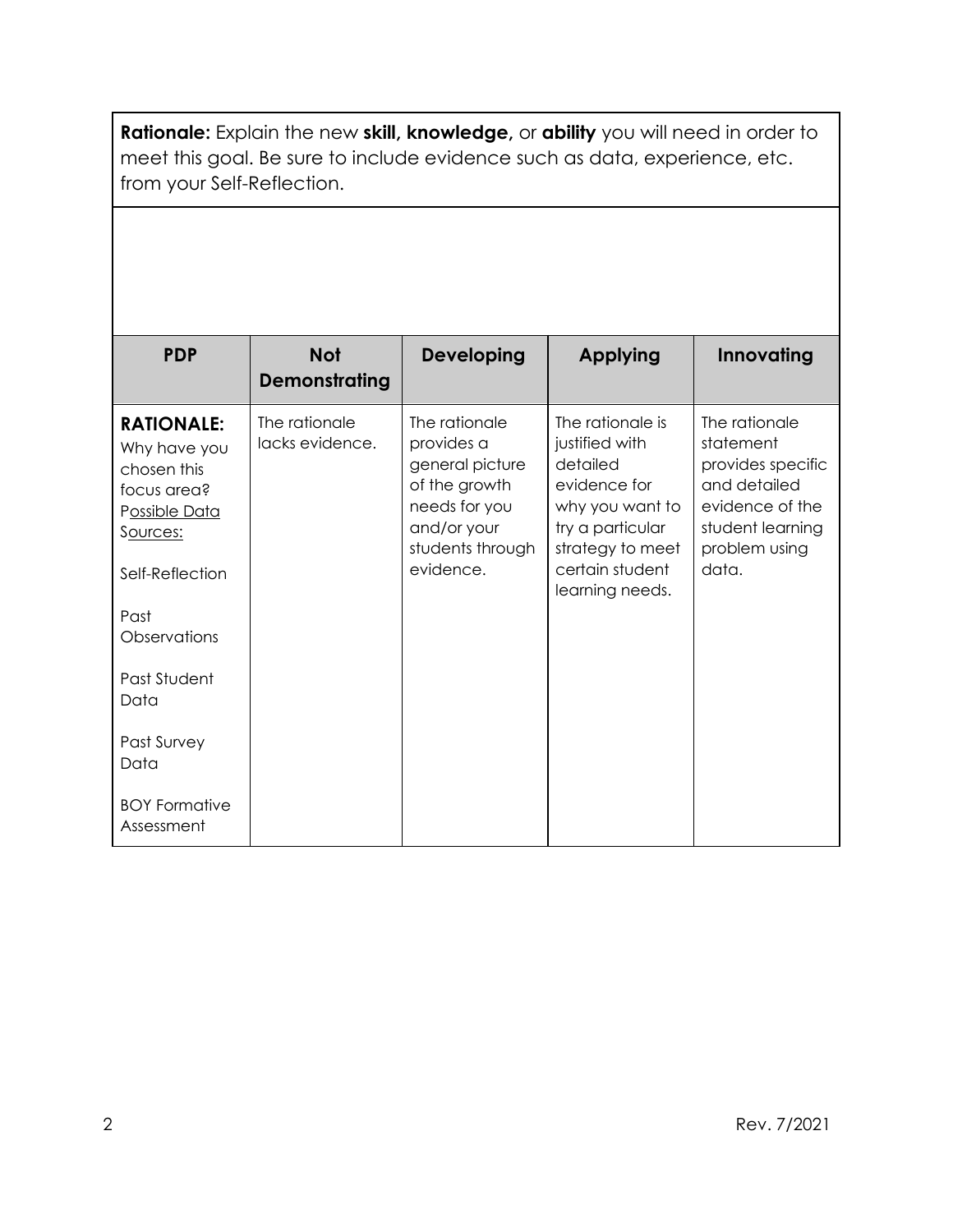**Actions/Timeline:** Identify the action steps you can take which will enable you to gain the requisite skill, knowledge, or ability. Demonstrate your commitment by creating a measurable and attainable timeline.

| <b>PDP</b>                                                                                                                                                             | <b>Not</b><br><b>Demonstrating</b>                                   | <b>Developing</b>                                                                                                                                             | <b>Applying</b>                                                                                                                                                                                                                                         | Innovating                                                                                                                                                                                                                                                                                                                                                                                                                                                                                     |
|------------------------------------------------------------------------------------------------------------------------------------------------------------------------|----------------------------------------------------------------------|---------------------------------------------------------------------------------------------------------------------------------------------------------------|---------------------------------------------------------------------------------------------------------------------------------------------------------------------------------------------------------------------------------------------------------|------------------------------------------------------------------------------------------------------------------------------------------------------------------------------------------------------------------------------------------------------------------------------------------------------------------------------------------------------------------------------------------------------------------------------------------------------------------------------------------------|
| <b>ACTIONS/</b><br><b>TIMELINE:</b><br>What steps will<br>you take to<br>reach your<br>measurable<br>student<br>outcomes?<br>When will you<br>get these steps<br>done? | Steps, described,<br>but not<br>well-aligned with<br>the SMART goal. | Good sense of<br>how to begin<br>changing one's<br>practice with<br>steps listed in the<br>order they will be<br>taken and<br>aligned with the<br>SMART goal. | Manageable<br>actions and<br>timeline that is<br>well-aligned with<br>the SMART goal.<br>Steps include<br>how resources<br>will be used, how<br>interventions will<br>be<br>implemented,<br>and how<br>artifacts will be<br>gathered<br>systematically. | Clear evidence of<br>effective<br>backward<br>planning in order<br>to reach the<br>SMART goal.<br>Manageable<br>actions and time<br>frames to<br>maximize student<br>and teacher<br>growth potential.<br>Ongoing data<br>analysis to assess<br>the effectiveness<br>of new strategies.<br>Initiates collegial<br>observation<br>opportunities to<br>get feedback on<br>the<br>implementation of<br>the teaching<br>strategy (i.e.<br>Admin, Head<br>Teacher, Dept.<br>Chair, or<br>Colleague). |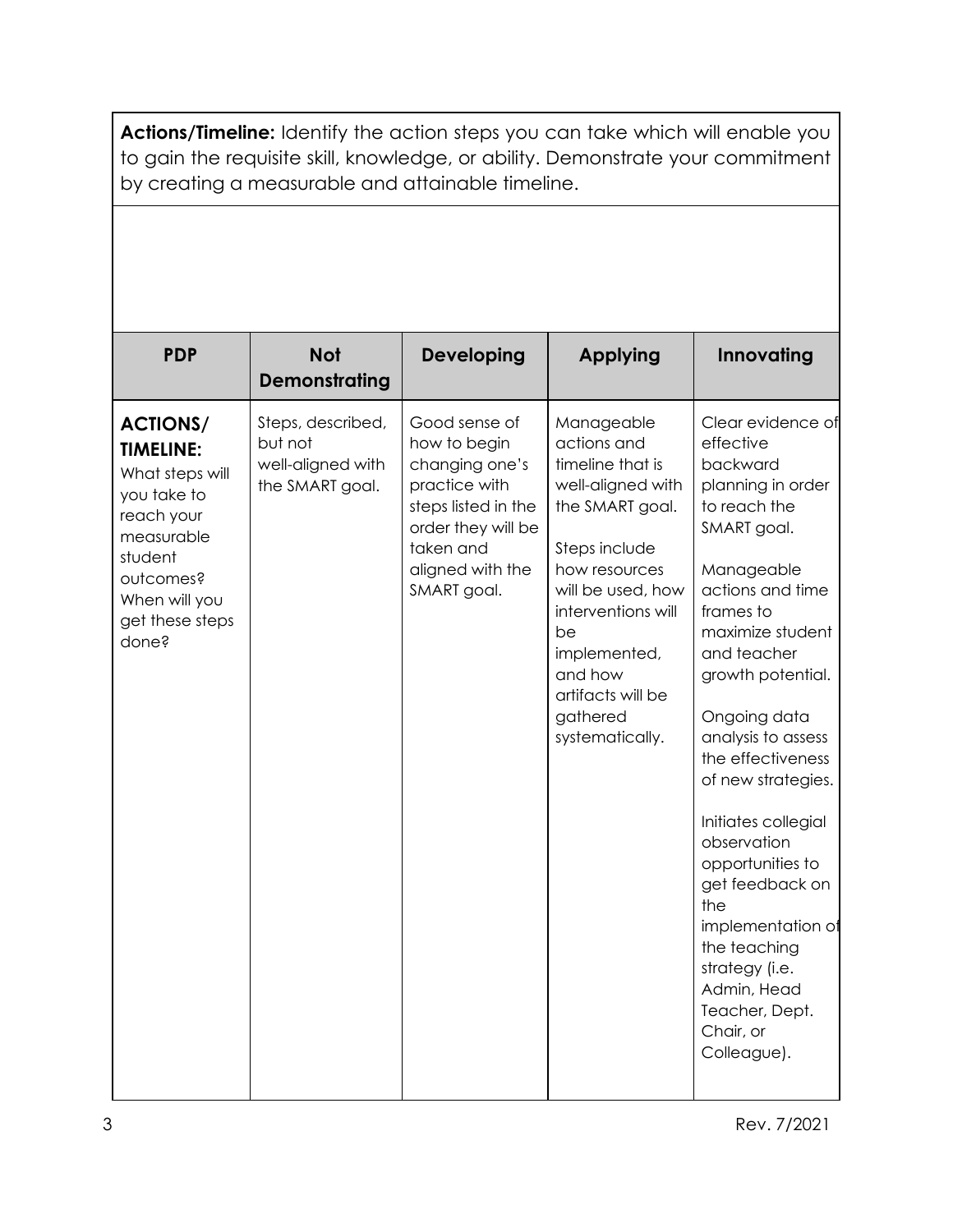## **MOY PDP Reflection - Not Scored**

**MOY Reflection (NOT SCORED):** What kind of classroom-evidence could you show to demonstrate that you have improved on this Element including student data? What adjustments do you need to make for completing this work by April? What support(s) do you need? How are you feeling about your progress?

| <b>PDP</b>                                                                                                                                                                                                                                                                                                                                                                                                  | <b>Not</b><br>Demonstrating                                                                                                                                        | <b>Developing</b>                                                                                                                                                   | <b>Applying</b>                                                                                                                                 | Innovating                                                                                                                                                                                                                                                                                                                                                             |
|-------------------------------------------------------------------------------------------------------------------------------------------------------------------------------------------------------------------------------------------------------------------------------------------------------------------------------------------------------------------------------------------------------------|--------------------------------------------------------------------------------------------------------------------------------------------------------------------|---------------------------------------------------------------------------------------------------------------------------------------------------------------------|-------------------------------------------------------------------------------------------------------------------------------------------------|------------------------------------------------------------------------------------------------------------------------------------------------------------------------------------------------------------------------------------------------------------------------------------------------------------------------------------------------------------------------|
| <b>REFLECTION:</b><br>What are the<br>highlights of<br>your PD<br>journey?<br>Provide a<br>narrative that<br>connects your<br>growth to your<br>action steps<br>and artifacts.<br>How did you<br>address<br>challenges,<br>new ideas, or<br>student<br>reactions as<br>they were<br>uncovered?<br>What progress<br>did you make<br>toward<br>meeting your<br>goal? How will<br>you use what<br>you learned? | Reflection shows<br>little or no details<br>about the<br>progress of the<br>PDP action steps<br>over the year.<br>Timeline not used.<br>No artifacts<br>submitted. | Reflection offers<br>details about the<br>progress of the<br>PDP action steps<br>over the year.<br>Timeline not<br>used effectively.<br>Few artifacts<br>submitted. | Reflection<br>explores what<br>worked and<br>what did not<br>work.<br>Timeline used<br>effectively.<br>Artifacts<br>submitted and<br>described. | Reflection uses<br>evidence to<br>describe how<br>the action plan<br>emerged step<br>by step, how<br>ongoing data<br>analysis affected<br>the plan, and<br>how it worked<br>out.<br>Artifacts<br>collected,<br>analyzed,<br>submitted and<br>described in<br>detail.<br>Poses future<br>action steps<br>and/or goals<br>based on what<br>happened or<br>didn't happen. |